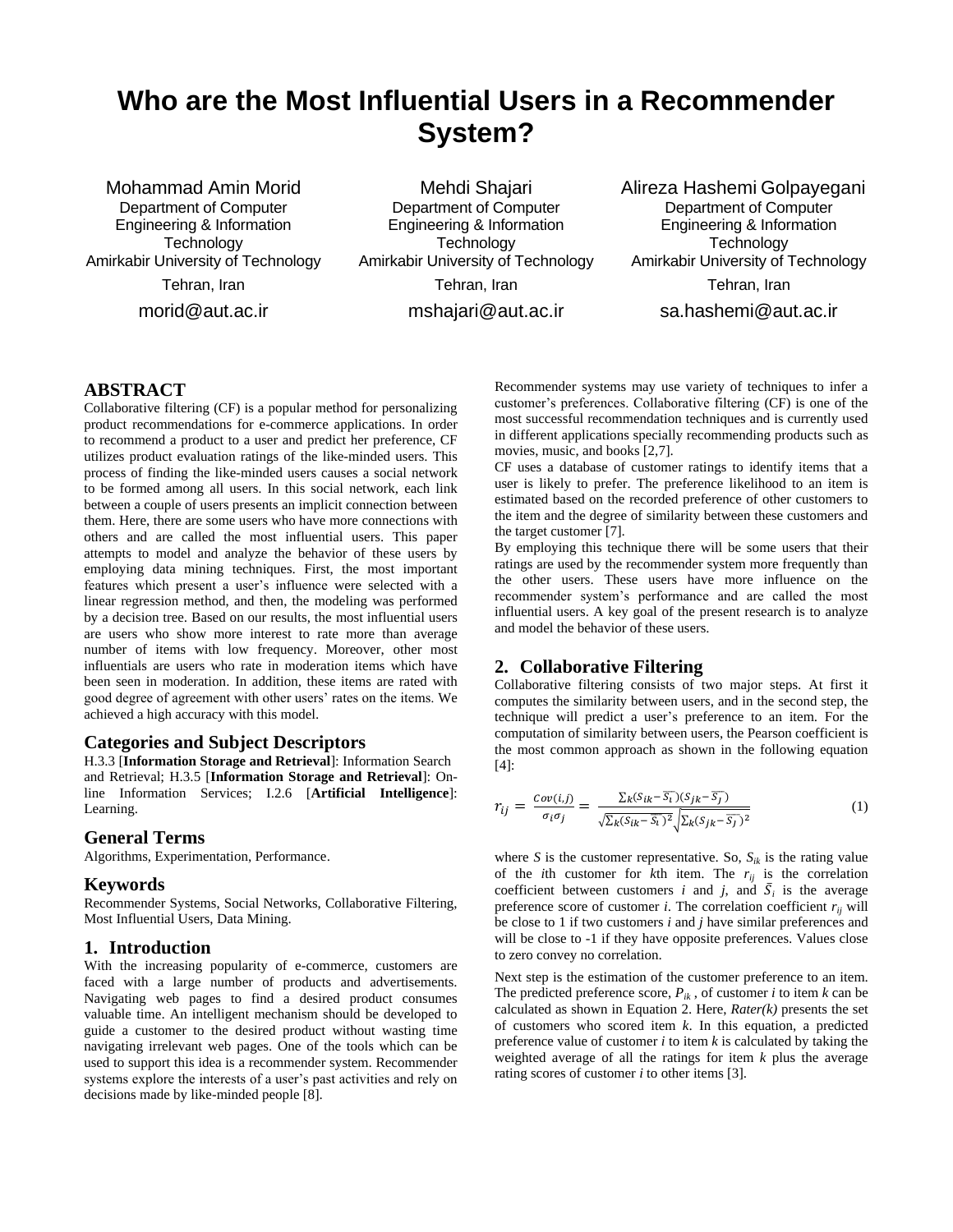$$
P_{ik} = \bar{S}_i + \frac{\Sigma_{l \in Rater(k)}(S_{lk} - \bar{S}_l)r_{il}}{\Sigma_{l \in Rater(k)}|r_{il}|}
$$
(2)

where *l* is a user who has rated item *k*. The correlation  $r_{ik}$ , specifies the impact of the user *l*'s preferences on the user *i*'s predicted preference which results in a more similar user *i* causes a higher impact to the predicted preference of user *i*.

# **3. Social Network on CF Recommender System**

In CF recommender systems, relationships between users are formed by what they rate in common and the way they rate. In other words, a relationship between users is established when a group of users rate from a common pool of items which represents the similarity of their taste. By expanding this idea, a social network between the users of a CF recommender system can be inferred. In this social network, nodes represent users and an edge between two nodes expresses an implicit connection between the corresponding users. This connection is formed according to their non-zero similarity based on Pearson correlation coefficient. For more clarification, Figure 1 shows a scenario where a recommendation is being computed for the target (user, item) pair  $(u_t, m)$  by using CF algorithm. All the users who have rated at are inspected so that at most *k* users (see Equation 2) most similar to  $u_t$  can be selected as neighbors. Since opinions of each of these neighbors are consulted to calculate the prediction a directed link can be imagined from  $u_t$  to each of the selected neighbors. Here, the originating node of a link represents  $u_t$ , and the destination node of the same edge represents one of her selected neighbors [6]. By expanding this scenario for all (user, item) pairs the promising social network will be constructed.



**Figure 1. Social network of user**  $u_t$  **with her neighbors** 

#### **3.1 Most Influential users in a social network**

In the introduced social network, there might be a set of users who help a large number of other users to receive recommendations. These users are known as most influential users [6]. Most influential users in a social network graph such as Figure 1 are the nodes which are the destination for many directed links.

#### **3.2 Computing users influence**

In order to detect the most influential users, we need a method to identify influence value for all users and then select users with highest value. To do so, a novel method called Loo-Based Influence was introduced in [6]. The method models influence of a user in a recommender system by observing what happens when the user is absent from the system. The more people are affected

by the absence of the target user, the more influential she is. To do so, the Leave One Out (Loo) strategy is employed. The target user's rating profile will be removed from the recommender system's data set, and then, its effects on rest of the users will be analyzed. Therefore, influence of a user as described in [5] is computed by the following equation:

$$
Influ_{u_i} = \sum_j w_{a_j} \Pr(C_{a_j} = 1 | \tilde{u_i})
$$
\n(3)

where,  $w_{a_i}$  indicates the probability of  $a_j$  being rated, and is computed as the fraction of users who has rated the item.  $C_{a}$ , is a binary random variable indicating shift on  $a_j$  after  $u_i$  is removed. Therefore, if recommendations on  $a_j$  are computed for total  $n_{a_j}$  of users and  $\hat{n}_{a_j}$  of them see changes in their recommendations,  $Pr(C_{a_i} = 1 | \tilde{u_i})$  is computed as:

$$
Pr(C_{a_j} = 1 | \widetilde{u}_t) = \frac{n_{a_j | \widetilde{u}_t}}{n_{a_j}}
$$
\n<sup>(4)</sup>

More details about this equation can be found in [5].

## **4. Analysis of the most influential user's behavior**

In this section, we model the behavior of the most influential users in order to infer the reason of their great influence. To do so, we used the public data of the movie recommendation website MovieLens.org. MovieLens data comprises movies rated from 1 to 5 for about 1690 movies by 950 users. The total data is 100 thousand user ratings and some additional information about users (occupation, age, marriage, etc.) and movies (genre, production date, director, etc.). Moreover, in all of our experiments 80 percent of the data set has been used for training and the rest for testing phase.

#### **4.1 Feature selection for influence modeling**

In order to model the most influential users' behavior, we need to specify the model's input which should be a set of users' attributes. To achieve this, some potential attributes which seem to affect a user's influence is selected. Then a linear regression model is applied on the dataset to model the influence value of all users. Afterward, according to the regression model's output, attributes with negligible weight is leaved out and the rest of attributes are chosen for modeling the behavior of the most influential users. We selected 24 potential attributes which are defined as follow:

*Number of ratings*: This is the total number of movies which have been seen and rated by a user. Any user who has rated many movies has greater chance to have common movies with other users and so might be useful for recommendation of the noncommon movies to them (See Equation 2).

*Degree of agreement with others*: This measure shows on average how much a user agrees to the average opinion of others. It can be computed by following equation:

$$
DegAgr_{u_i} = \frac{1}{|I_{u_i}|} \sum_{a_j \in I_{u_i}} \left| S_{u_i, a_j} - \overline{S_{a_j}} \right|
$$
 (5)

where  $I_{u_i}$  is the set of movies that user  $u_i$  has rated. Low value of *DegAgr* for any user shows her similar interest with others which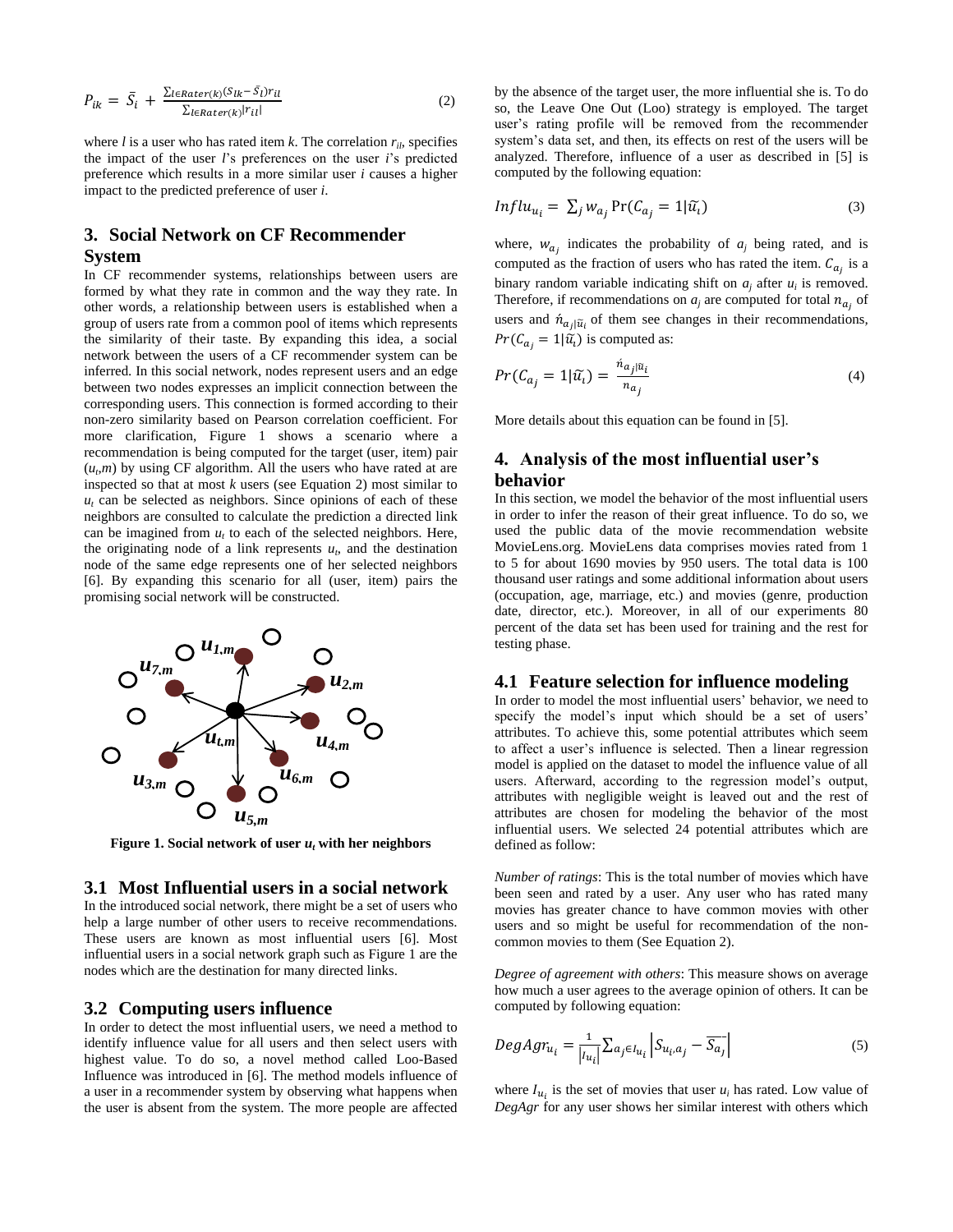increases her chance to be within the nearest neighbors of other users in recommendation process (See Equation 2).

*Rarity of the rated items*: This measure shows the rarity of movies which are seen by a user and is computed as follow:

$$
Rarity_{u_i} = \frac{1}{|I_{u_i}|} \sum_{a_j \in I_{u_i}} \frac{1}{Freq(a_j)}
$$
\n<sup>(6)</sup>

where  $Freq(a_j)$  is the number of users who have rated movie  $a_j$ . Incentive of using this factor is that two users who rated obscure movies share a common interest that is unique [6].

*Average of user's rating*: This shows the rating average of a user.

*Standard deviation in user's rating*: This amounts to the degree a user's ratings deviate from her rating average.

*Frequency of the rated items*: This measures the average rating frequency of the rated movies and is computed by following equation:

$$
AvgFreq_{u_i} = \frac{\sum_{a_j \in I_{u_i}}Freq(a_j)}{|I_{u_i}|}\tag{7}
$$

This factor shows weather a user is interested in popular and high frequently rated movies or non-popular and low frequently rated movies.

*Interest to different genres*: This identifies the level of a user interest in different movie genres. It can be computed as the fraction of the rated movies in each 18 genres. From the above mentioned attributes some of them are also mentioned in [6].

By considering the above factors as the model input and user's influence value as the output, a linear regression model is applied on the dataset. The prediction performance is shown Table 1.

**Table 1. Regression model performance on computing user's influence**

| <b>Root Mean</b><br><b>Squared Error</b> | <b>Mean Absolute</b><br>Error | R,   |
|------------------------------------------|-------------------------------|------|
| 6.13                                     | 3.06                          | 0.78 |

High prediction accuracy of the model shows significant correlation between the inputs and the output. By studying the weights of each of the 24 factors, useless factors with negligible weights are omitted. Finally, 4 attributes remain as the most effective factors on the influence value of a user. These attributes are: Number of ratings (*Total*), Popularity of the rated movies (*AvgFreq*), Rarity of the rated movies (*Rarity*) and Degree of agreement with others (*DegOfAgree*).

#### **4.2 Most influential user's behavior modeling**

This section attempts to model the behavior of the most influential users based on the selected attributes from the previous section. To do so, different data mining models can be employed such as decision trees, neural networks, association rules and so on. Due to our purpose, mining models such as neural networks which have poor interpretability cannot be used. In addition, since the significance level of the model's components is important, association mining is not pleasant. Therefore, a decision tree with information gain measure is employed for modeling the behavior of the most influential users. More details about this method can be found in [1].

Calculated influence value for all users fall into the rang 0 to 80. Users with an influence value more than 30 are considered as the most influential and lower than 5 as a regular user. Since we are using decision tree model, it is needed to discretize the continuous value of input attributes. To do so, the attributes are discretized according to entropy of their distribution. For example, Figure 2 depicts the distribution scheme of all regular and most influential users in the MovieLens according to their *Total* and *AvgFreq* values.



**Figure 2. Distribution scheme of all users according to their Total and** *AvgFreq* **values**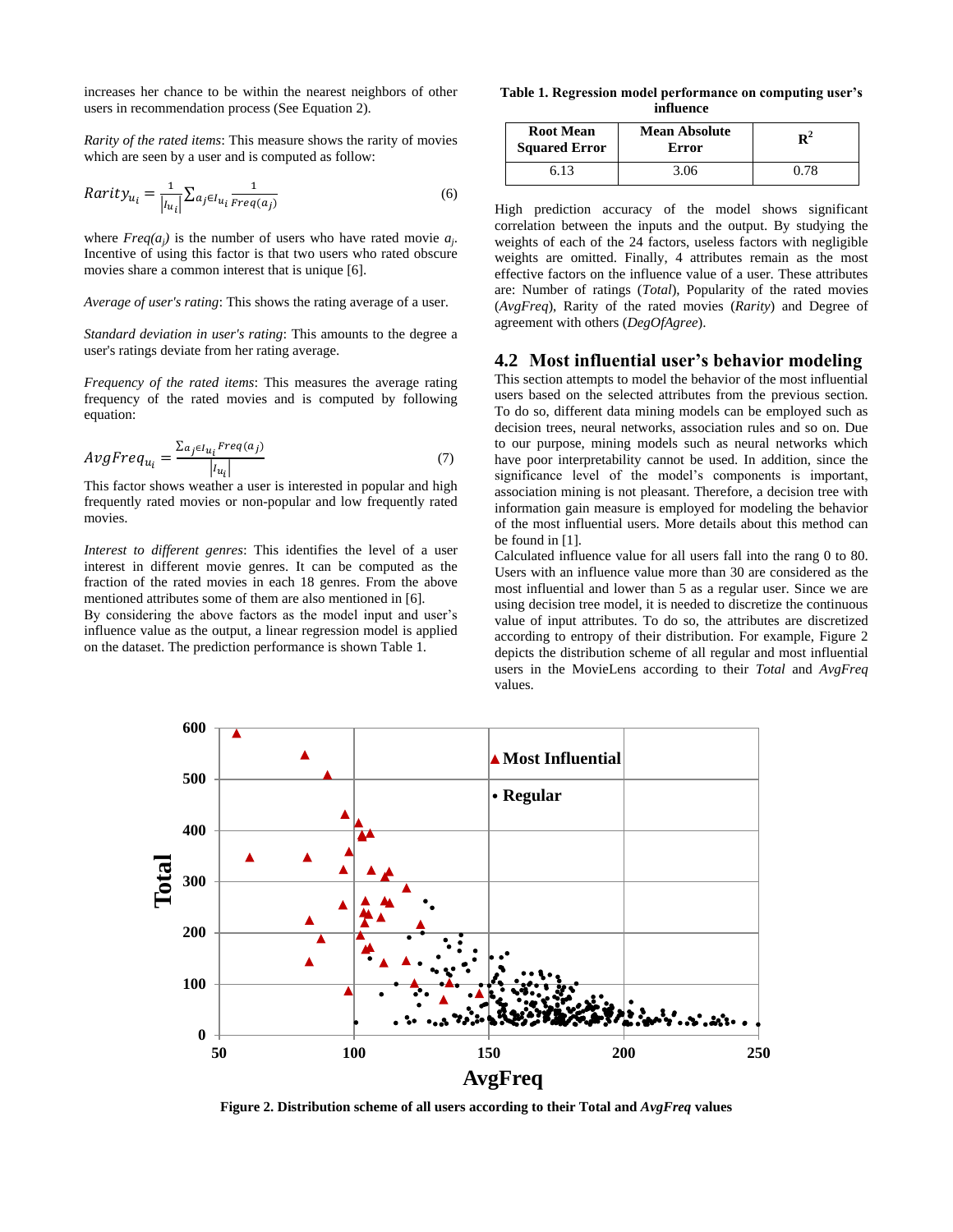As it is seen from Figure 2, users with *AvgFreq* values lower than 100 are all most influential and bigger than 150 are all regular. Also, for *AvgFreq* values between 100 and 150, both user types can be found. Therefore, *AvgFreq* is discretized and labeled according to 100 and 150 (i.e *AvgFreq*<100 labeled as low, 100<*AvgFreq*<150 as medium, *AvgFreq*>150 as High). Similar

approach is applied for the other three attributes to discretize them.

Finally, the decision tree model is applied to the discretized data set and the constructed tree is shown in Figure 3:



**Figure 3. Final decision tree. Leafs with value 1 indicate the most influential users and 0 indicate the regular users.**

Also, the performance results according to two main classification performance measures, i.e., Precision and Recall (Equation 8 and Equation 9), are presented in Table 2.

$$
precision = \frac{true \, positives}{true \, positives + false \, positives} \tag{8}
$$

$$
recall = \frac{true \, positives}{true \, positives + false \, negatives} \tag{9}
$$

Where *true positives* is the number of most influential users that were classified correctly, *false positives* is the number of regular users that were classified incorrectly and *false negatives* is the number of most influential users who were classified incorrectly.

**Table 2. Decision tree model performance** 

| User Type        | <b>Precision</b> | Recall |
|------------------|------------------|--------|
| Most Influential | 100              |        |
| Regular          |                  | 100    |

Table 2 shows that the model's performance is remarkable, which conveys the suitability of the model for the data. By analyzing the decision tree, different features of the most influential users can be determined. First, we study those leafs with 1 value at the tree's first level (i.e. *AvgFreq =Low* and *Total=Medium* or *High*) which contains more than 90 percent of the most influential users. These are the users who have seen more than average number of movies with low frequency. Note that, a low frequent movie maybe a new movie in online movie store or a non-popular movie. Another group of the most influential users are concentrated at lowest level of the decision tree (*DegOfAgree=High*) which contains about 10 percent of all most influential users. These are

the users who have seen a moderated number of movies with *AvgFreq* equal to *Medium* (i.e., they are not seen frequently and at the same time they are not rarely seen movies). Here, each movie is rated with good degree of agreement with other users' rates on the movie.

# **5. Conclusions and Future Work**

This paper was an attempt to analyze and model the behavior of the most influential users in the recommender systems social networks. It was found that most of these users are who have seen more than average number of items with low frequency. Since, there are not many alternatives for a recommender system on low frequently rated items, system uses these users' rates. Therefore, it causes their high rate of influence on the recommender system. In addition, a small portion of the most influential users in a recommender system are the users who rate in moderation items which have been seen in moderation (i.e. items which are not seen frequently and at the same time they are not rarely seen items). Moreover, these items have been rated with good degree of agreement (i.e. similarity) with other users' rates on the items.

Attacking recommender systems is a new issue in these systems, which has attracted the researchers' attention. Here, an attacker tries to manipulate a recommender system in order to change its recommendation's output according to her wish. To do so, attackers employ different methods in order to affect the recommendation process of other users (i.e., by being within their nearest neighbors). If an attacker succeeds, her profile will be used many times by the recommender system, which causes her to be an influential user. Therefore, we believe that there should be a relationship between the attacking power and the influence of a user in recommender systems. Moreover, as our current study, we have conducted several experiments that confirm the existence of this relationship. In addition, we purpose to distinguish the users who are truly influential from the attackers who try to higher their